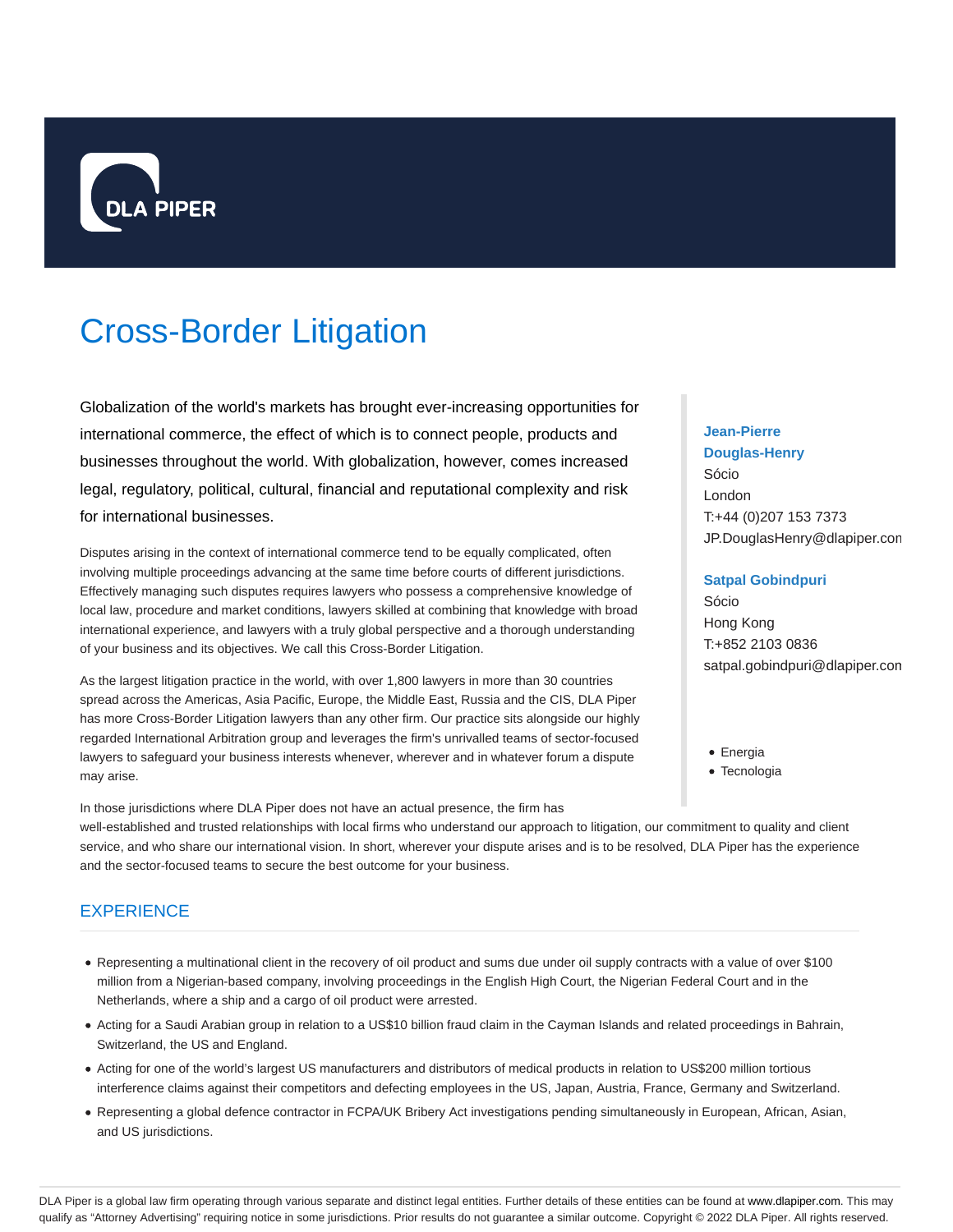- Advising a number of major reinsurers following the major market loss arising out of the floods in Queensland, Australia, resulting in physical damage and business interruption claims by a global resources company for A\$1.2 billion.
- Representing the Government of the Republic of Zambia in its successful flagship anti-corruption case against its former president and 19 other defendants in the English High Court and on appeal, proceedings having taken place in London and Lusaka by way of a simultaneous video link between the two courtrooms.
- Advising professional trustees in US\$1 billion litigation relating to the Madoff fraud, involving claims brought in the US, Bermuda and England, with satellite litigation in a number of other offshore jurisdictions.
- Obtaining freezing orders in Cyprus, Belize, Luxembourg and Liechtenstein on behalf of a Russian bank against a borrower who had misappropriated funds, and procuring his criminal prosecution in France.
- Advising a newly-elected democratic government in Asia on the recovery in Singapore, the UK, Malaysia and Myanmar of substantial assets fraudulently misappropriated by members of the former regime through the central banking system and government-owned instrumentalities.
- Recovering over £200 million for the administrators of a bridging finance company which was the subject of an extensive and high-profile fraud by one of its directors in proceedings in Pakistan, Dubai, Greece, Spain and Portugal.

## INSIGHTS

# **Publicações**

**Supreme Court limits the use of 28 U.S.C. § 1782 discovery in international arbitration**

27 June 2022 This decision largely puts an end to a long-standing debate.

**An interview with Aldersgate Funding**

#### 11 October 2021

In this podcast, DLA Piper partner Henry Quinlan interviews Jim Holding and Matthew Lo at Aldersgate Funding Limited, who shed some light on the advantages of litigation and arbitration funding; the types of claims eligible for funding; the process of funding a case; and the jurisdictional constraints on this type of financing.

DLA Piper · Aldersgate Funding on how litigation funding can help your business

**Cayman Islands Court of Appeal confirms availability of Norwich Pharmacal relief in foreign proceedings in Arcelormittal USA LLC v Essar Global Fund Limited & ors**

18 May 2021

The Cayman Islands Court of Appeal has confirmed that the Norwich Pharmacal relief is available in the Cayman Islands in aid of foreign proceedings, a matter on which there was some doubt in light of recent English High Court decisions .

**Defensible deletion: The proof is in the planning**

5 February 2021

A framework for making defensible deletion an attainable goal.

**Court of Appeal confirms mining company is not liable for human rights abuses in Sierra Leone**

DLA Piper is a global law firm operating through various separate and distinct legal entities. Further details of these entities can be found at www.dlapiper.com. This may qualify as "Attorney Advertising" requiring notice in some jurisdictions. Prior results do not guarantee a similar outcome. Copyright @ 2022 DLA Piper. All rights reserved.